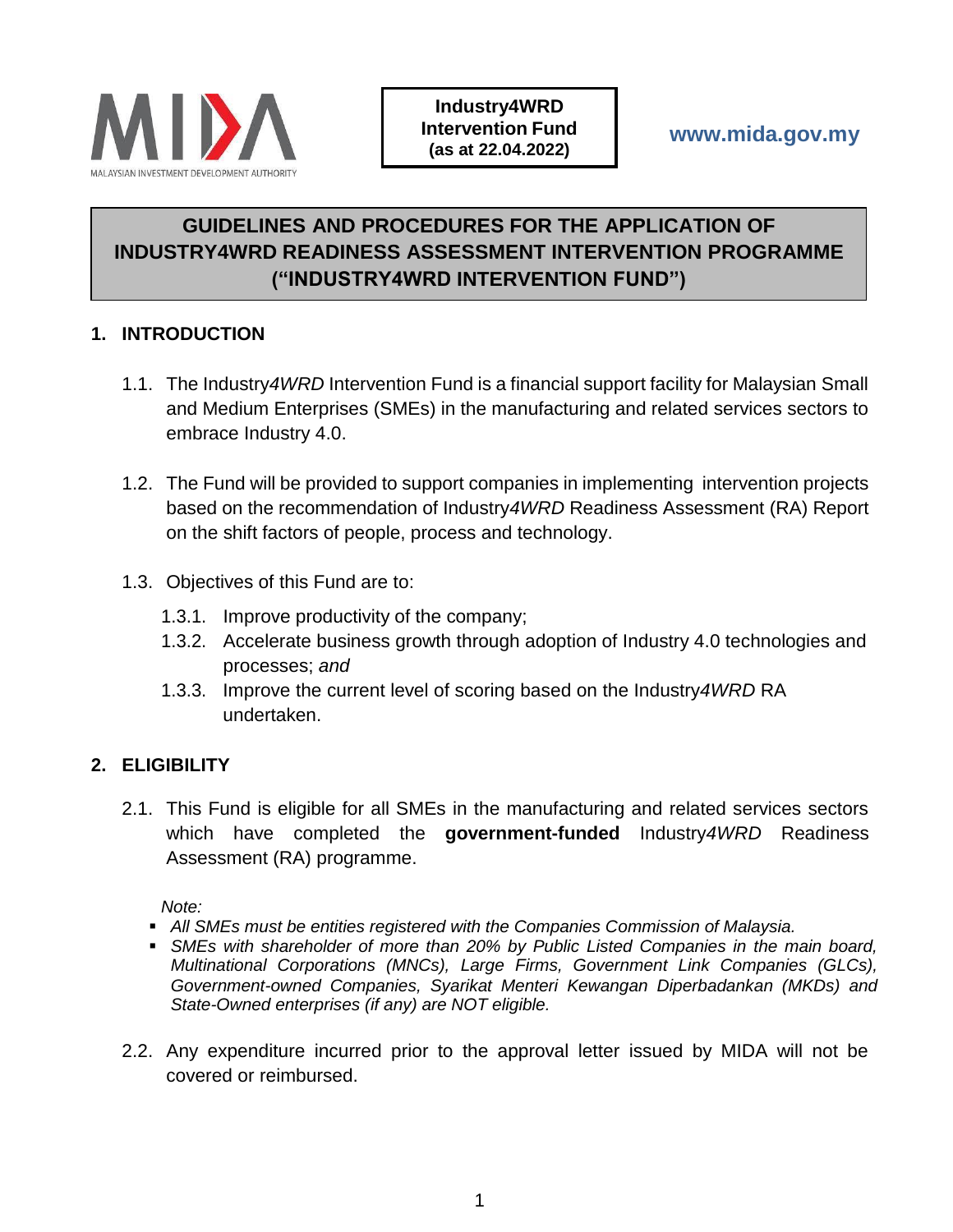- 2.3. Company which has been approved the Smart Automation Grant (SAG) from MIDA or Malaysia Digital Economy Corporation (MDEC) is not eligible to apply for this grant.
- 2.4. A company related to another company which has been granted any of the grants mentioned in 2.3 is not eligible to apply for this grant.
- 2.5. The SMEs must be engaged in the following activities:
	- 2.5.1 **Manufacturing activities** in compliance with the Industrial Coordination Act (ICA), 1975; *and*
	- 2.5.2 **Manufacturing-related services (MRS) activities** as per Industry*4WRD* RA guideline in the following areas:
		- i. Main operating services;
		- ii. Distribution services;
		- iii. Maintenance services;
		- iv. Assurance services; *and*
		- v. Environmental-related services

# **3 APPLICATION PROCEDURE**

- 3.1 Upon completion of the Industry*4WRD* RA, SMEs may apply for this Fund to MIDA. Application must be submitted not more than two (2) months after receiving the Industry*4WRD* RA report, i.e. from the date of the approval cover letter issued by the Malaysia Productivity Corporation (MPC).
- 3.2 The applicants are required to submit the following documents:
	- 3.2.1 Application Form (Appendix A);
	- 3.2.2 Industry*4WRD* RA Report (With cover letter by MPC);
	- 3.2.3 Detailed technical proposal; *and*
	- 3.2.4 (Audited) Financial statements for the past three (3) years.
- 3.3 The detailed technical proposal should include:
	- 3.3.1 Background, purpose and objectives;
	- 3.3.2 Scope of project;
	- 3.3.3 Method of execution including potential solution providers;
	- 3.3.4 Implementation period;
	- 3.3.5 Breakdown of expenditure;
	- 3.3.6 Expected outputs and outcomes.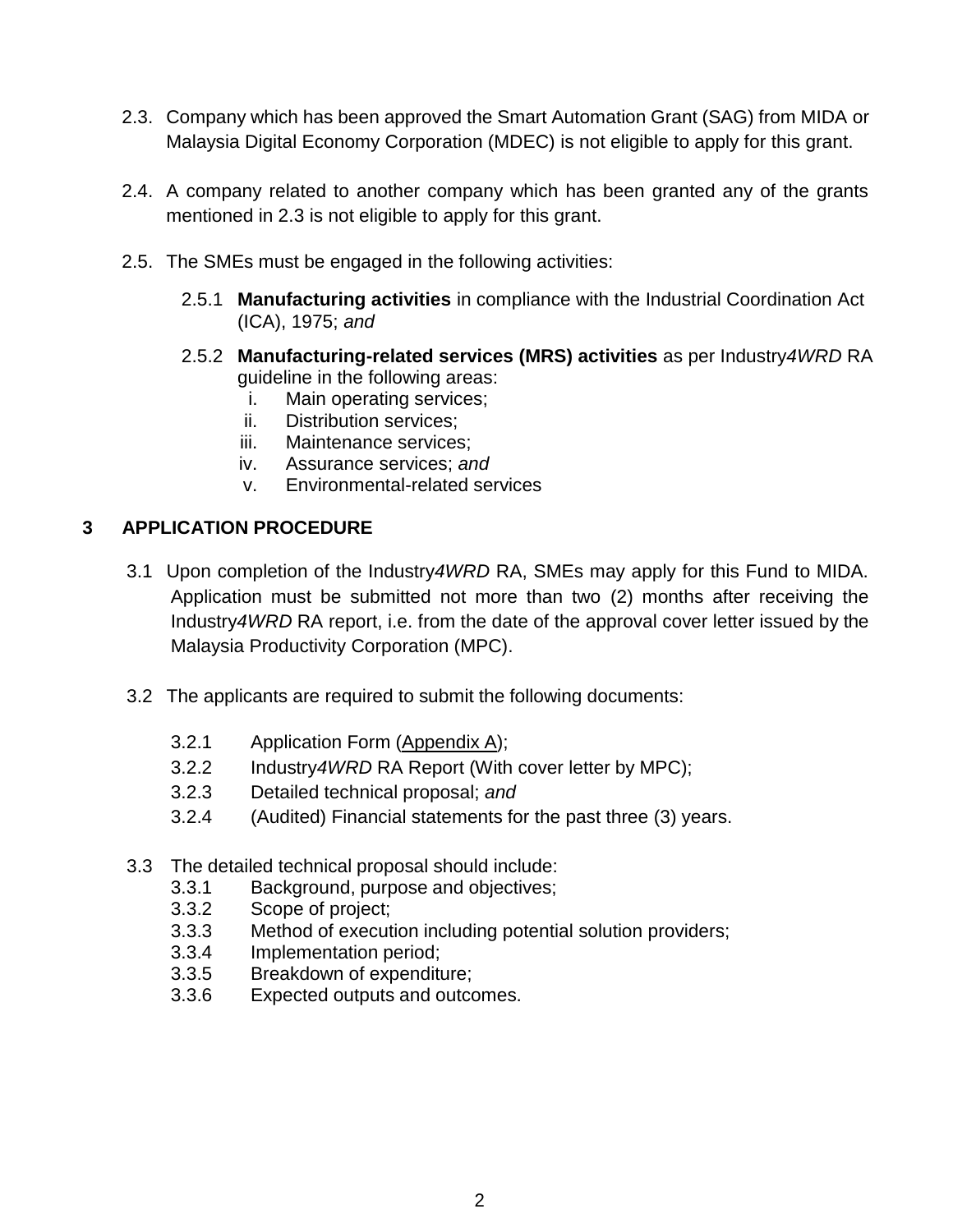# **4 APPLICATION EVALUATION**

- 4.1 Evaluation will be carried out by MIDA by taking into consideration the following criteria:
	- 4.1. Viability of technical proposal;
	- 4.2. Company's financial performance;
	- 4.3. Projected impact towards productivity improvement and business growth; *and*
	- 4.4. Adoption or implementation of at least one (1) of the Industry 4.0 technology pillars.

# **5 PROJECT DURATION**

- 5.1 The project duration is up to 12 months from the date of the Approval Letter issued by MIDA. Any expenditure incurred prior the approval of Approval Letter issued by MIDA will not be covered or reimbursed.
- 5.2 Any request for extension is required to be made at least 2 months before the project end date and subject to the approval of the Committee.

# **6 SCOPE AND QUANTUM OF FUNDING**

- 6.1 The funding will be provided on matching basis (70:30) based on eligible expenditures, up to a maximum grant of Ringgit Malaysia Five Hundred Thousand (RM500,000.00) only.
- 6.2 Only expenditures based on the recommendations of RA report will be considered. At least one of the shift factors of people, process and technologies must be addressed in the intervention project, subject to a maximum grant of RM50,000 on the shift factor of people.
- 6.3 The following expenditures will not be eligible:
	- 6.3.1 Purchase or rental of land, building, vehicles and furniture;
	- 6.3.2 Premise renovation;
	- 6.3.3 Collateral or loan which not related to the approved intervention project;
	- 6.3.4 Marketing/ promotional activities;
	- 6.3.5 Operationexpenditure including salary,employee benefits, travellingexpenditures;
	- 6.3.6 Expenditures on R&D activities; *and*
	- 6.3.7 Working capital not related to the project.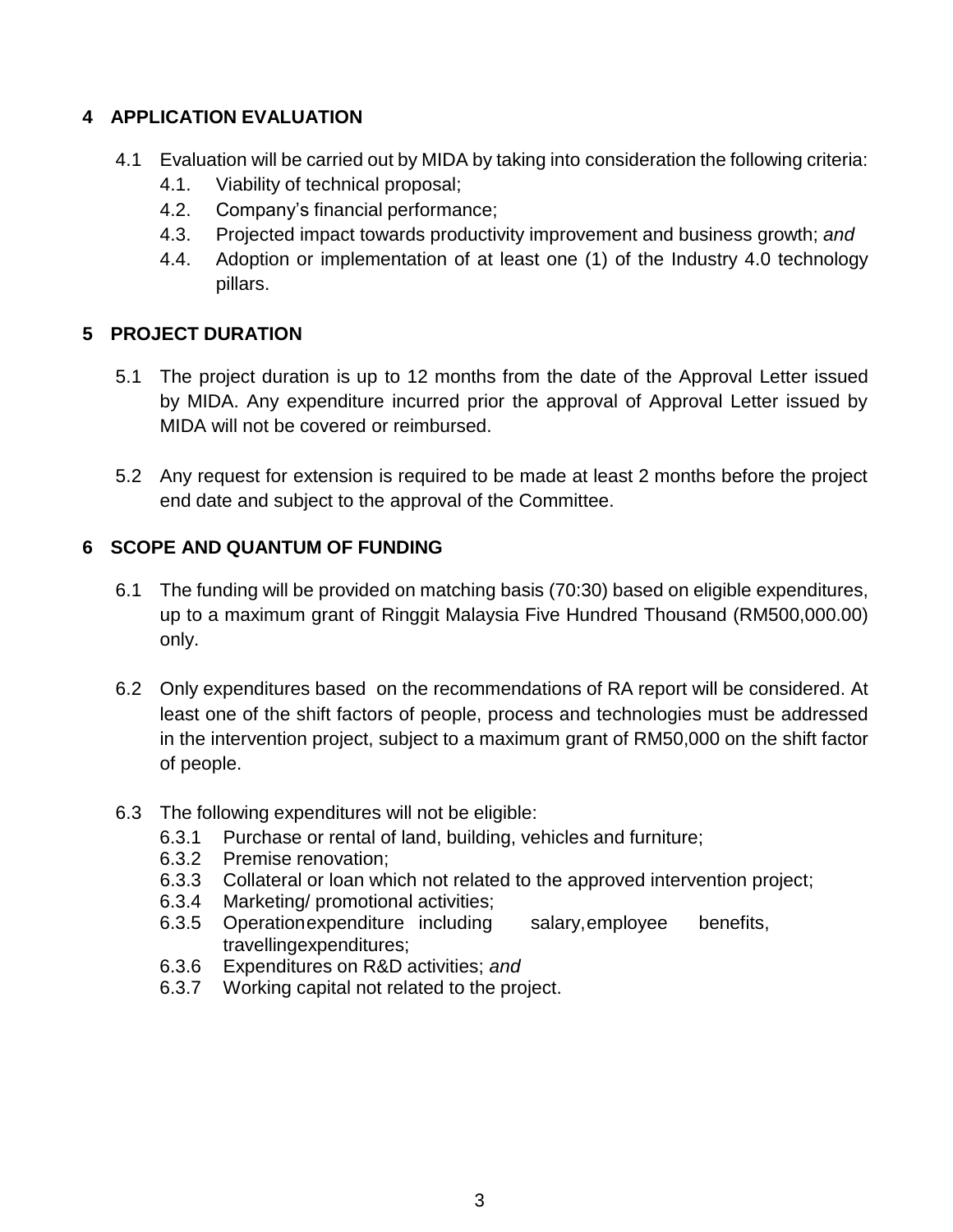#### **7 NOTIFICATION OF RESULTS**

- 7.1 The result of the application will be notified by MIDA after decision by the Industry*4WRD* Intervention Fund Approval Committee. The decision by the Approval Committee is final.
- 7.2 Successful applicants will be approved a maximum 30% upfront payment of the 70% matching grant.
- 7.3 Company approved with Industry*4WRD* Intervention Fund located at the Less Developed States (LDS) as defined under the  $12<sup>th</sup>$  Malaysia Plan i.e. Perlis, Kedah, Kelantan, Terengganu, Sabah and Sarawak, will be granted 40% upfront payment of the 70% matching grant.
- 7.4 Amount of upfront is subject to decision by the Industry*4WRD* Intervention Fund Approval Committee (based on the company's financial status). The balance of the remaining grant should be claimed by the company only one time and not more than 18 months from the date of MIDA's approval letter, by:
	- 7.4.1 Submission of progress report and project completion report to MIDA.
	- 7.4.2 Submission of milestones achievement to MIDA.

#### **8 EFFECTIVE DATE OF APPLICATION**

Application received by MIDA from the date of approval of Industry*4WRD* Readiness Assessment Report (refer letter issued by MPC) is eligible to be considered for the Industry*4WRD* Intervention Fund. However, consideration of such application is subject to the availability of funding and allocation by the Government of Malaysia and current policy in force.

#### **9 CONDITION**

Government reserves the right to withdraw the grant if the applicant fails to execute the intervention project as approved.

#### **10 OVERALL PROCESS WORKFLOW**

Refer to Appendix B.